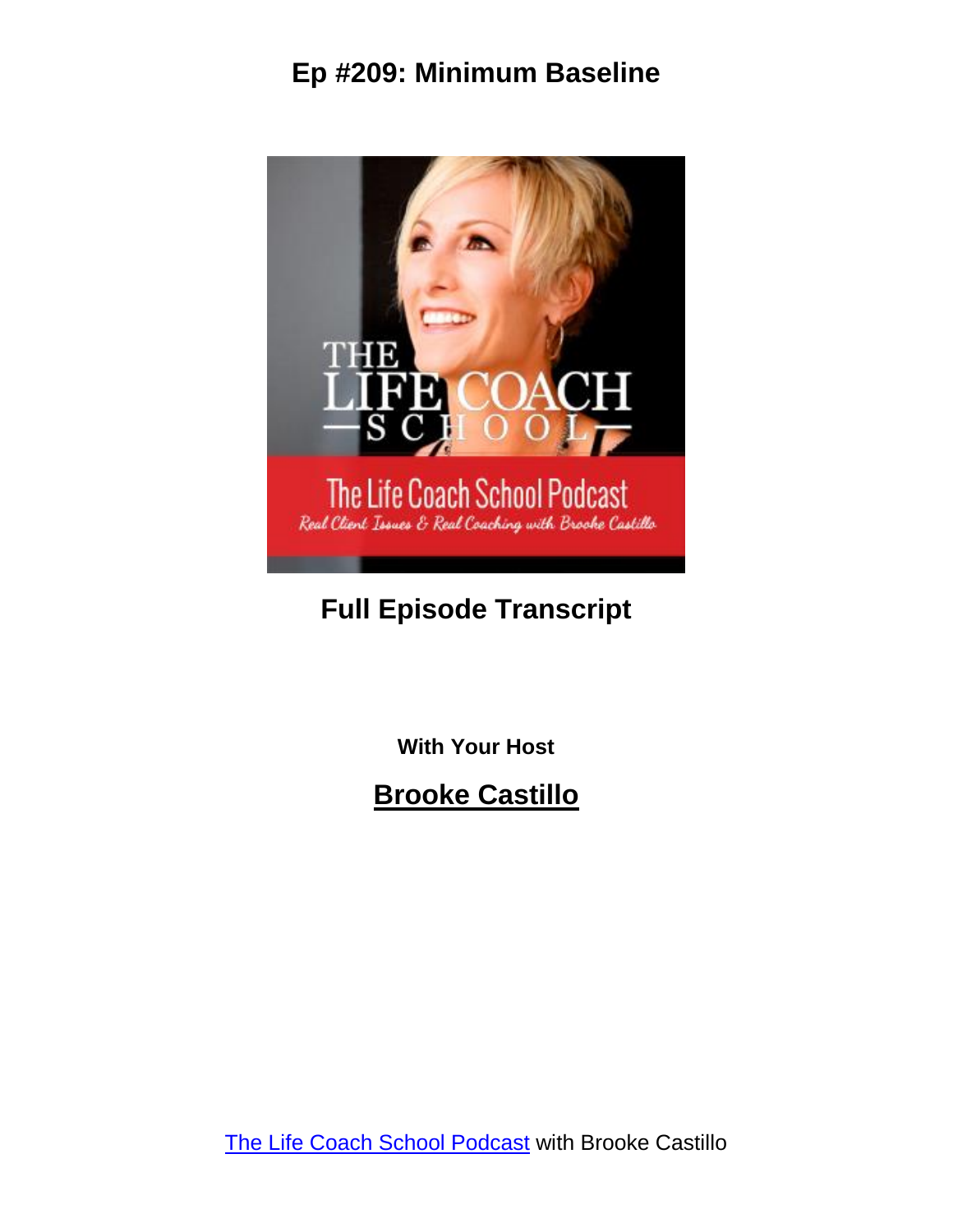Welcome to *The Life Coach School Podcast*, where it's all about real clients, real problems, and real coaching. And now your host, Master Coach Instructor, Brooke Castillo.

Hello there, my friends. How are you today? I'm amazing. Really, I'm amazing today. And I know that I said I was amazing last week too, but here's why: I'm recording two podcasts on the same day. So it really is true. I'm amazing today and I was amazing last week when you listened to me recording this on the same day.

So today we're going to talk about a concept called minimum baseline, and what's interesting about this concept is I came up with it over 10 years ago when I wrote my book, *If I'm So Smart, Why Can't I Lose Weight*. Now, I want to tell you something about this book we put on Amazon like, 10 years ago and we have not replaced it.

I have rewritten all of the chapter one material to keep up with my decade of increased knowledge, and we have that book inside of Scholars. The new version of that book inside of Scholars. The old version of that book is being sold on Amazon by third-party sellers, but it is not my latest work at all.

But there is a chapter in the book that is called Increase Your Minimum Baseline, and I want to talk about this concept with you because you can utilize it for anything in your life, and it is a mental tool that I introduced with exercise, but you can introduce it with anything in your life. And I've actually applied it to some of the work that I have done in my overdrinking courses and in my overeating courses, which are both in Scholars.

Self-coaching Scholars is my membership program that you can join by going to thelifecoachschool.com/join - just in case you didn't know about that. Alright, I know that some of you are new to the podcast so I just want to make sure that you know that you can coach with me if you would like.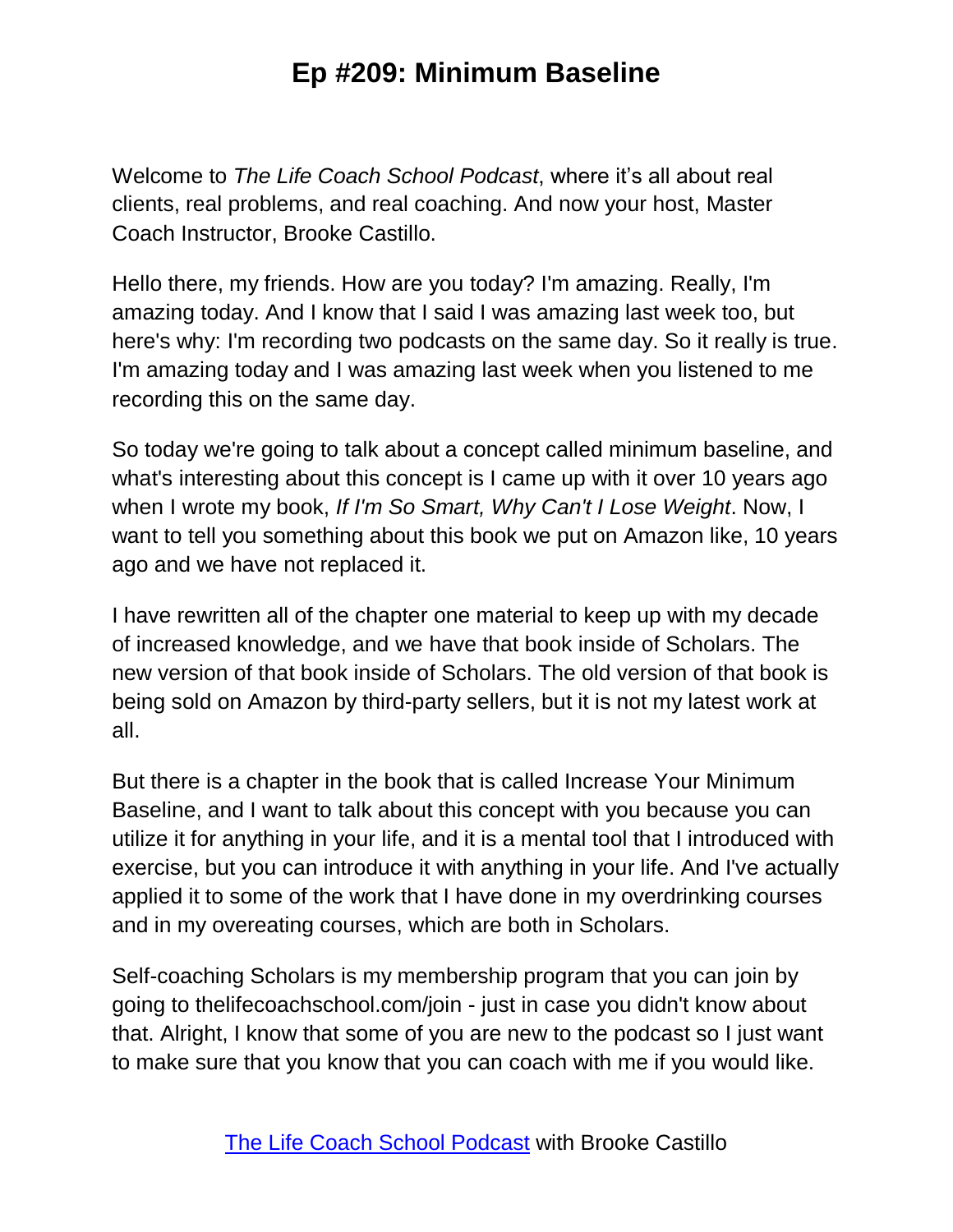But let's talk about what a minimum baseline is. A minimum baseline is basically the least amount of anything that you are willing to do. So let's give the example of the minimum baseline for how many days you'll go without taking a shower. The minimum baseline for what you have to be wearing to leave the house and go to a public place. The minimum baseline for food, the minimum baseline for how long you'll go without seeing your family. Those sorts of things.

We all have these built-in minimums where we're like, "Alright listen, it's been two days since I've taken a shower, that's unacceptable to me." "It has been three days since I have worked out, that is unacceptable for me." So we all have our minimum - how late will you go to work? How many days will you go without taking a yoga class? Those sorts of things. That's what we refer to as our minimum baseline.

Now, when I have a client that doesn't have a minimum baseline for something that they want to start doing, we create a minimum baseline. So for example, if I have a client that is drinking every night, we create a minimum for them where they basically say, "At a minimum, I'm going to take, you know, one day off of drinking, or one day where I don't drink more than two drinks."

For a client that hasn't ever exercised, we create a minimum for them that is ridiculously easy so they can start incorporating that minimum into their life. So with the overdrinking, at a minimum there's one day a week that I don't drink. They can start thinking of themselves as a non-drinker on that one day. And as someone who doesn't exercise, they can start thinking about themselves as an exerciser on that day that they exercise, even if it's just for five minutes.

So when I first introduced this concept, I was working with one-on-one clients who were wanting to get in shape and who were wanting to create some muscle, wanting to lose some weight. As most of you know, I don't approach weight loss or exercise from the A line, which means from the action line, without really understanding what's going on in the mind first.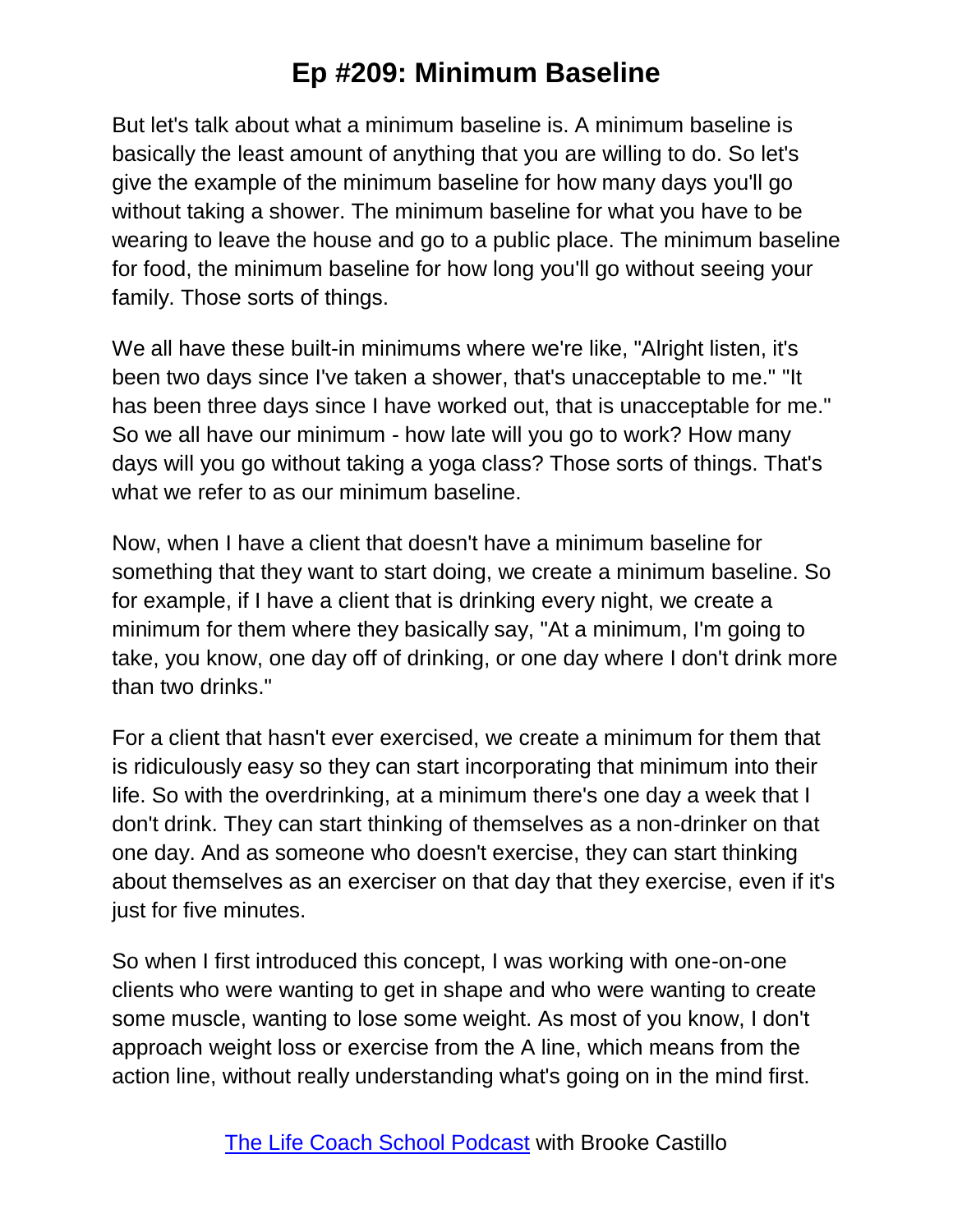And so I created this tool to help my clients start thinking about themselves in a different way. And we call it the minimum baseline and what I would suggest that they do is just exercise for five minutes a day, and it didn't have to be anything strenuous, they would just have to - most of them would just get dressed for a workout, we called it put your shoes on, get dressed for the workout, and then maybe just go for a five minute walk.

For some of my clients, they would simply drive to the gym and get on the treadmill for five minutes minimum. And they were committed to this minimum. Now, the reason why a minimum baseline is so important is because it's just as easy not to do it as it is to do it because it's easy to talk yourself out of it. "It's not going to make a difference, it doesn't matter, I won't lose any weight."

So all of a sudden you're doing this minimum baseline just for the sake of honoring your commitment to yourself, just for the sake of doing what you said you were going to do, which switches the emphasis from doing it because of what it will do for us, meaning what will this exercise provide for me, how much weight loss will it provide for me, where are the results from this exercise, to I'm doing this exercise for me instead of exercise is needing to do something for me.

This changes everything. This creates internally controlled and motivated environment versus an externally controlled and motivated environment. And that is the mental shift that we need to make in order to be committed to exercise.

Now, exercise, what's so important about it, or doing anything that doesn't feel good in the beginning, like stopping overdrinking or working on our businesses or cleaning out the garage is we want to learn how to overcome our own discomfort, honor our own word to ourselves, and follow through regardless of getting a pat on the head.

And this is why so many of us struggle with our own discipline and our own follow through and our own integrity is because we have been conditioned to work for gold stars. We have been conditioned to show up in order to get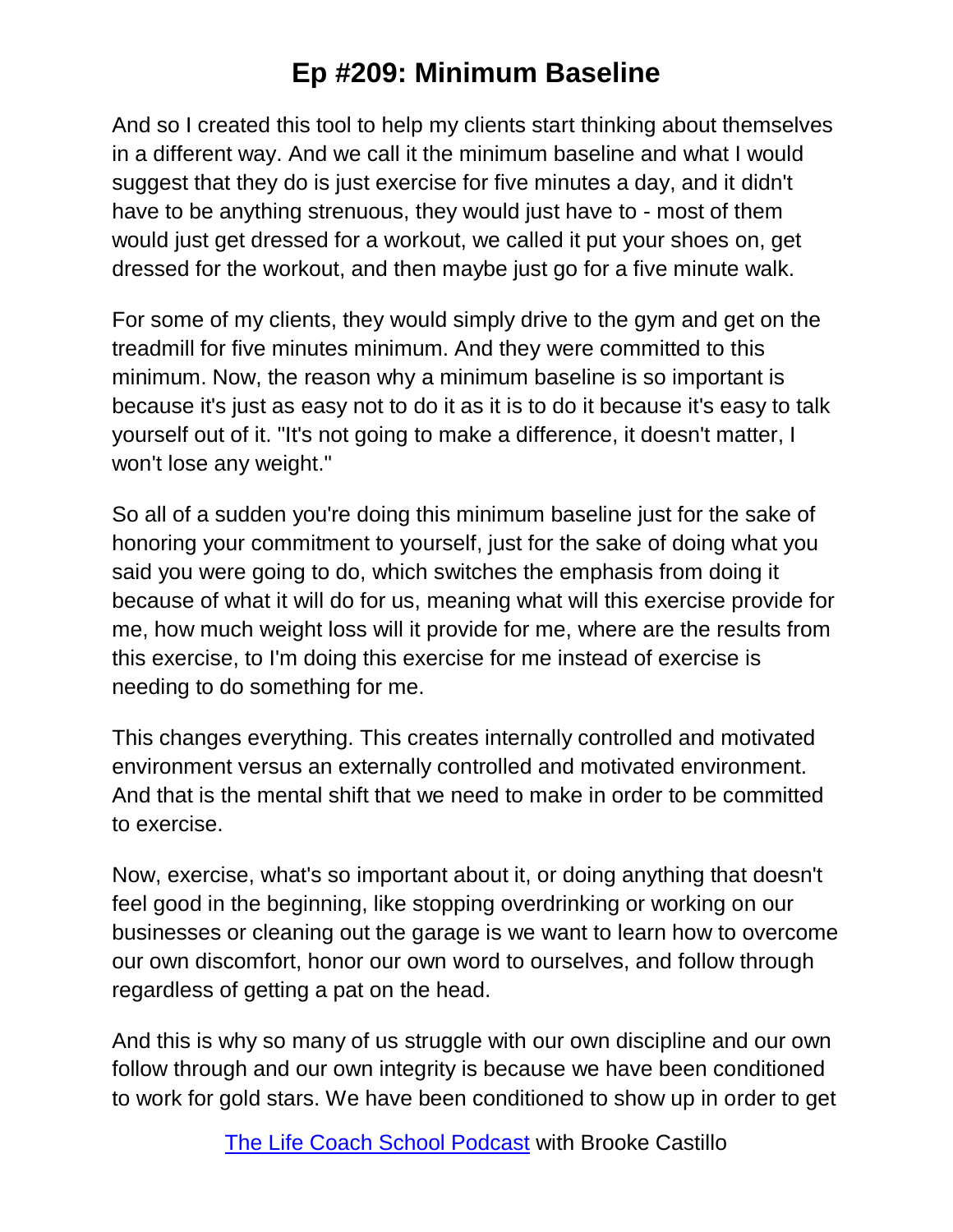a gold star or a A+ or a paycheck. We have not been conditioned to show up simply because we want to be consistent in achieving something over the long term, even if there is no short-term reward.

That is why most of our dreams lay in our heap of unanswered requests from our soul because we do not know how to honor our own plans if we're not getting rewarded in the immediate. And the minimum baseline is a tool that will train you and teach you how to do that.

So here's what I recommend you do. I recommend that you make your minimum baseline, especially if it's non-existent right now, that you make it ridiculously easy. So if you are someone that doesn't exercise, my recommendation is that you commit to exercising three times a week for five minutes. That is it. Your brain will tell you it's not enough, it'll tell you, you need to do more, it'll tell you it's stupid, it'll tell you, you should not even bother, don't do anything. And that's what you will do.

Now, first and foremost, I want to tell you, 15 minutes of exercise is better than no exercise, but that's not why we're doing it. Because if you do it for that reason than you're going to be wondering why you're not getting the results that you are counting on exercise to provide to you.

And what I want you to do is think about it: the reason I'm doing this exercise of having a minimum baseline is to honor my word to myself, to learn how to follow through, to learn how to overcome my brain's chatter. That is why I'm doing this minimum baseline.

Now, I've had many clients that have started at three times a week at five minutes that have gone to five days a week at five minutes, who have then gone to seven days a week at five minutes. Now, that's their minimum. Many times, that five will turn into 10, will turn into 20, will turn into 30. That's fine. But it doesn't have to, ever. You're only committed to the five.

Now, you can increase your minimum baseline as you increase your ability to honor your commitment to yourself. So if you tell yourself, "I'm going to go to the gym three times a week for an hour," and you never go to the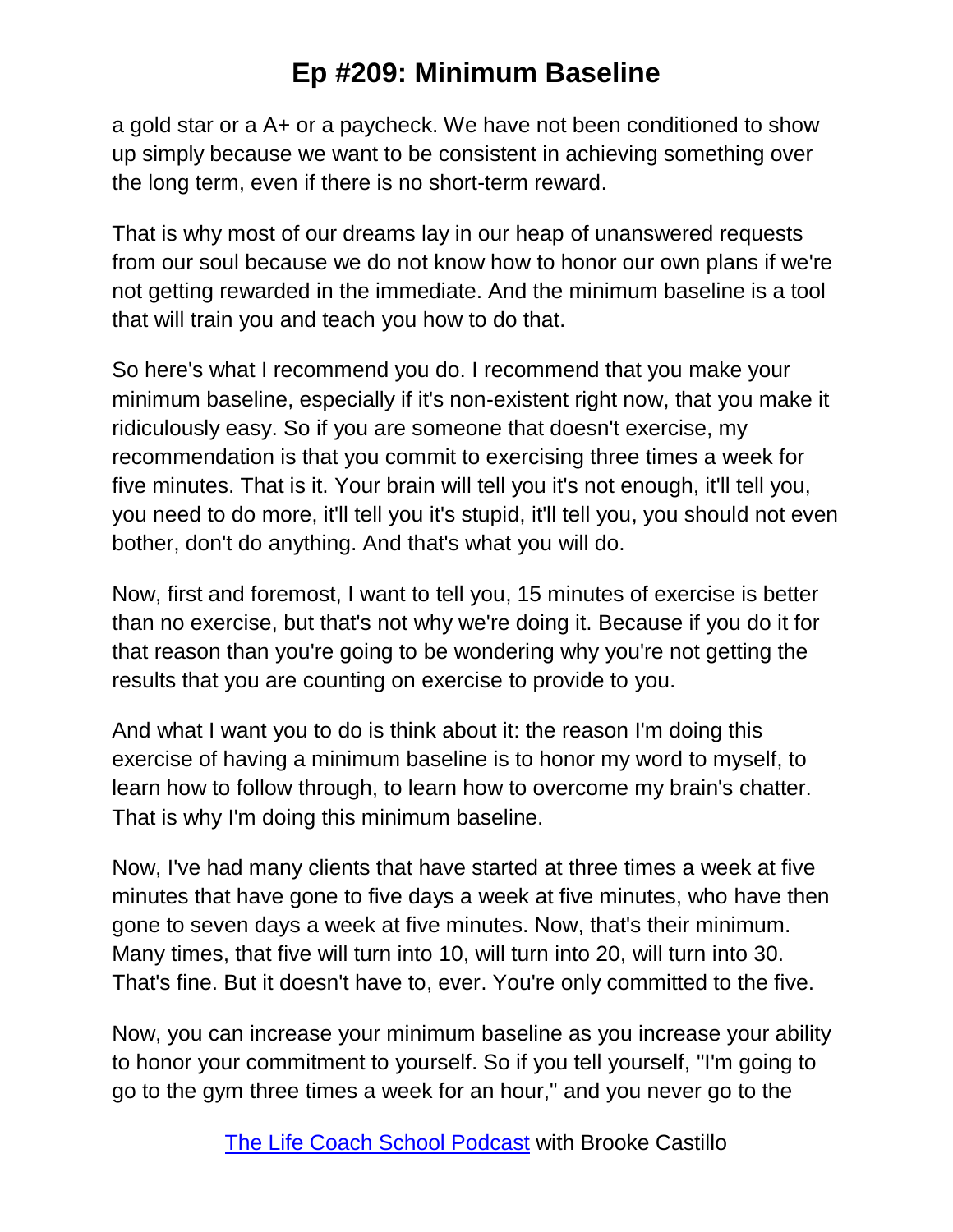gym, your minimum baseline is too high. You need to lower it. Minimum baseline needs to become five minutes and you need to go to the gym for five minutes three days a week before you can start increasing it.

Once you've shown yourself that you can go three times a week for five minutes, then you can increase it to 10 minutes or 20 minutes or 30 minutes. That's fine. But do not let your brain talk you out of that minimum baseline.

You can also apply this to working. You can say, "I'm going to work a minimum of one hour per day on my business." You commit to that hour, you commit to the time, you commit to the exact amount of time. So what's the time you're going to work out, and what's the exact amount of time it's going to take you to complete your minimum baseline, and you honor that commitment every single time just because you said you would. Just because there's nothing more important than your word to you.

And you don't have to tell people about this because they'll be like, "Oh, that's silly." Just be like, "Look, I have an appointment with someone very important. It's only going to take five minutes. I can meet with you afterward." "I have an appointment with the CEO of my company" - which happens to be me - "at eight o clock this morning, and I am going to honor that commitment, that appointment is one hour."

Now, what you want to do is accumulate these appointments with yourself. You want to build up your integrity, your honored commitments. And then you can get better at it, then you can add on to it. But there is that minimum.

Now, here's the trick. If you have a commitment of working every single day for an hour a day and you're not working at all, you have to change that commitment. Now, what will happen is you'll say, "I don't want to. I want to be someone that works an hour a day." Well, you're not working any hours a day right now.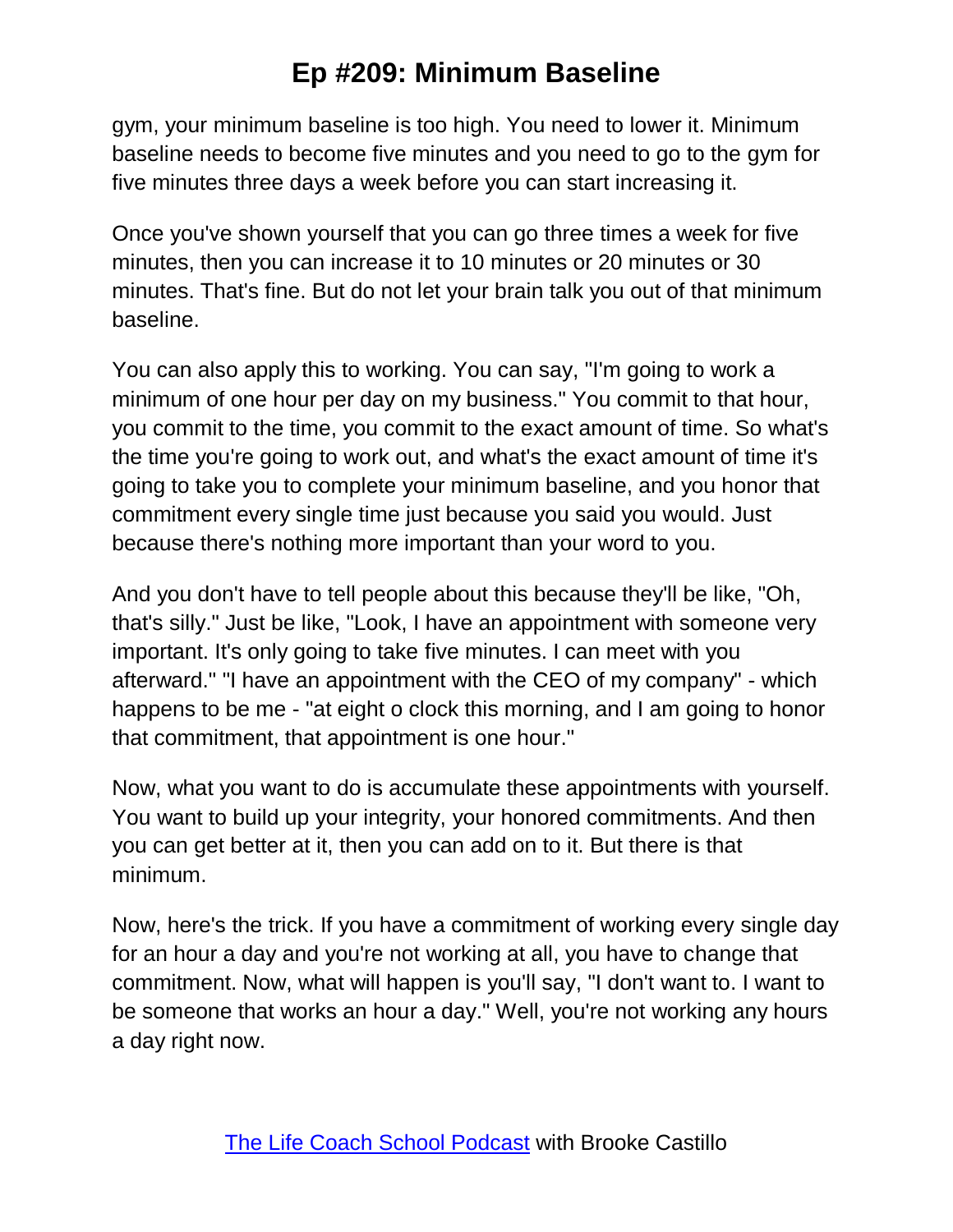So I want you to just think about yourself as someone that works. So whether it's five minutes or 15 minutes or an hour, you're still working. If you're a writer, you're still writing, even if it's five minutes a day. If you're running, maybe you only run for one minute a day, you are a runner.

I'm telling you, this seems silly, it seems like it won't work, it will blow your mind. I created this tool 10, 12 years ago. I've been using it on myself and with my clients ever since.

You want to not worry about your brain making fun of you. You want to not worry about anybody else making fun of you because it's such a little amount of time, and you want to seriously congratulate yourself and honor yourself when you honor a commitment to yourself.

So many of you struggle with this in some areas. Many of you would never leave the house without brushing your teeth, ever. Some of you would never touch drugs or alcohol, ever. Period. That's just done. It's like, you don't even need a minimum baseline. That is your minimum baseline; it's non-negotiable.

But then there are other areas in your life where you have a hard time doing the things that you have committed to do, and that's when a minimum baseline can come into play and be very effective and helpful for you doing that.

So I'm just going to review what you need to do. You need to pick what that minimum is, and you need to make sure that you're not doing it for the results you think it will create. You're doing it simply to honor the commitment to yourself. So the more specific you can be, the better.

"I am going to go to the gym three times a week for 10 minutes. I am going to be dressed for the gym, I'm going to get on the treadmill, I'm going to walk on it for 10 minutes and then I'm going to leave and that will be a win. And I won't let my brain talk me out of it and I won't listen to the chatter."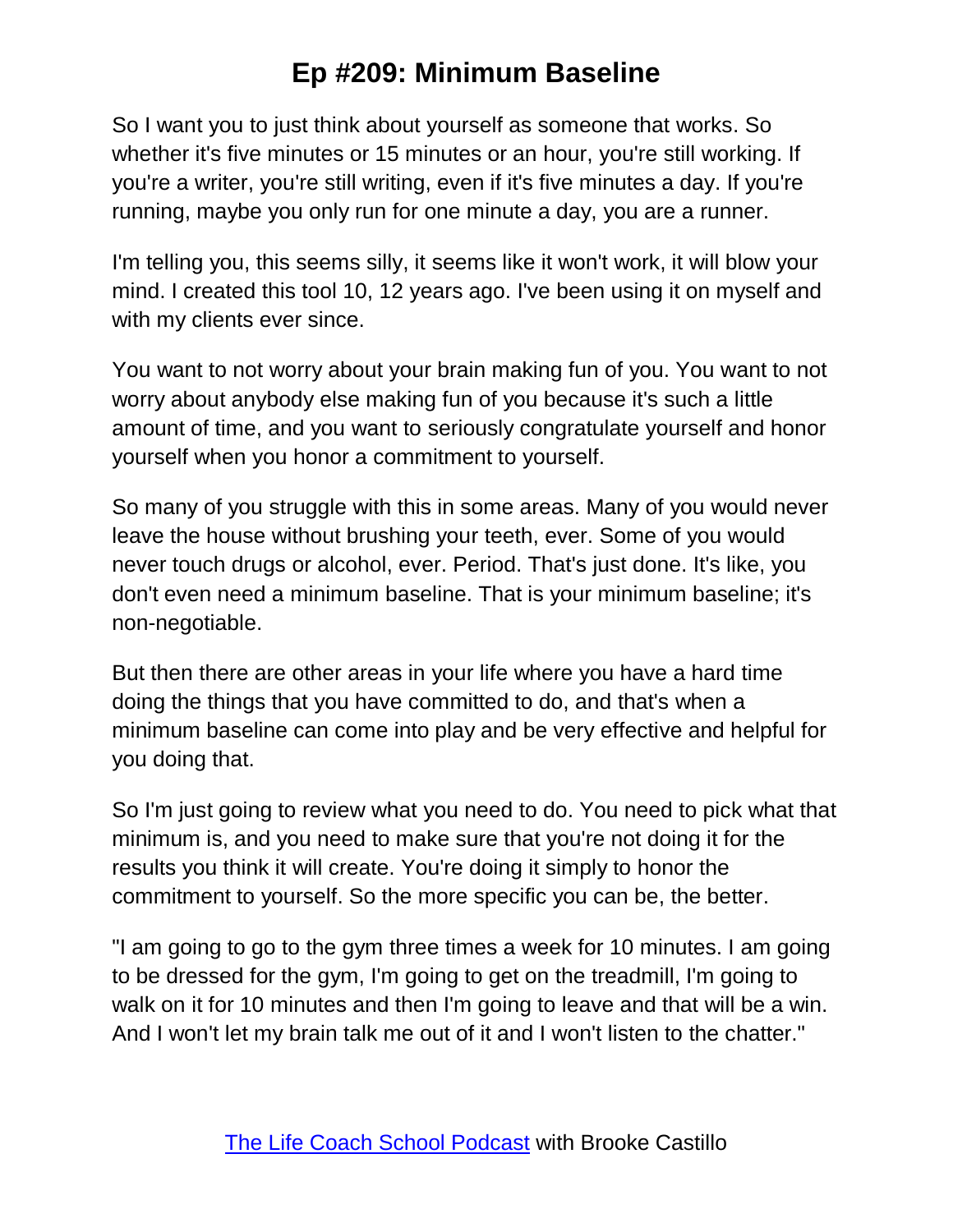And if you do that - I want you guys to think about that. Let's say you're someone that doesn't go to the gym and let's say you decide to go to the gym three days a week for 10 minutes. At the end of the year, if that's all you do, if all you do is go to the gym three days a week for 10 minutes, at the end of the year you'll be a different person.

Will you have lost a bunch of weight because you were on the treadmill? Probably not. But you will have completed transformed your relationship with yourself. And from there, you can make new commitments and trust in yourself that you will follow through with them.

So as small as it needs to be - now, right now you probably are wanting to make it too big, but you'll know it's too big if you can't do it for a week. Then you need to bring it down, you maybe need to bring it down to five minutes, to three minutes, to two minutes, to one minute. And it may seem silly and it may seem weird to only do something for one minute, but if you do something for one minute every week for an entire year, you will be a different person. So create that minimum baseline.

For those of you who are in Scholars, you can go to the overeating section and read about the minimum baseline in the book, If I'm So Smart, Why Can't I Lose Weight, the revised edition. Read about the minimum baseline and you might also want to read the chapter about getting your shoes on because that's like - one of the examples that I used in the book is I used to wake up at 5 am in the morning to go workout, and my brain would always tell me not to do it.

"It's not worth it, you don't need to, you're already thin, it's too early." And I would let my brain chatter that whole time, and I would let it do its thing until I put my shoes on. Because once I got my shoes on at 5 am in the morning, I was most likely going to go and meet my minimum baseline of working out three days a week.

And that's what I want to recommend to you. What is the first step of that commitment? Is it getting your shoes on? Is it getting your workout clothes on? Is it sitting down at your desk with a cup of coffee? Whatever it is,